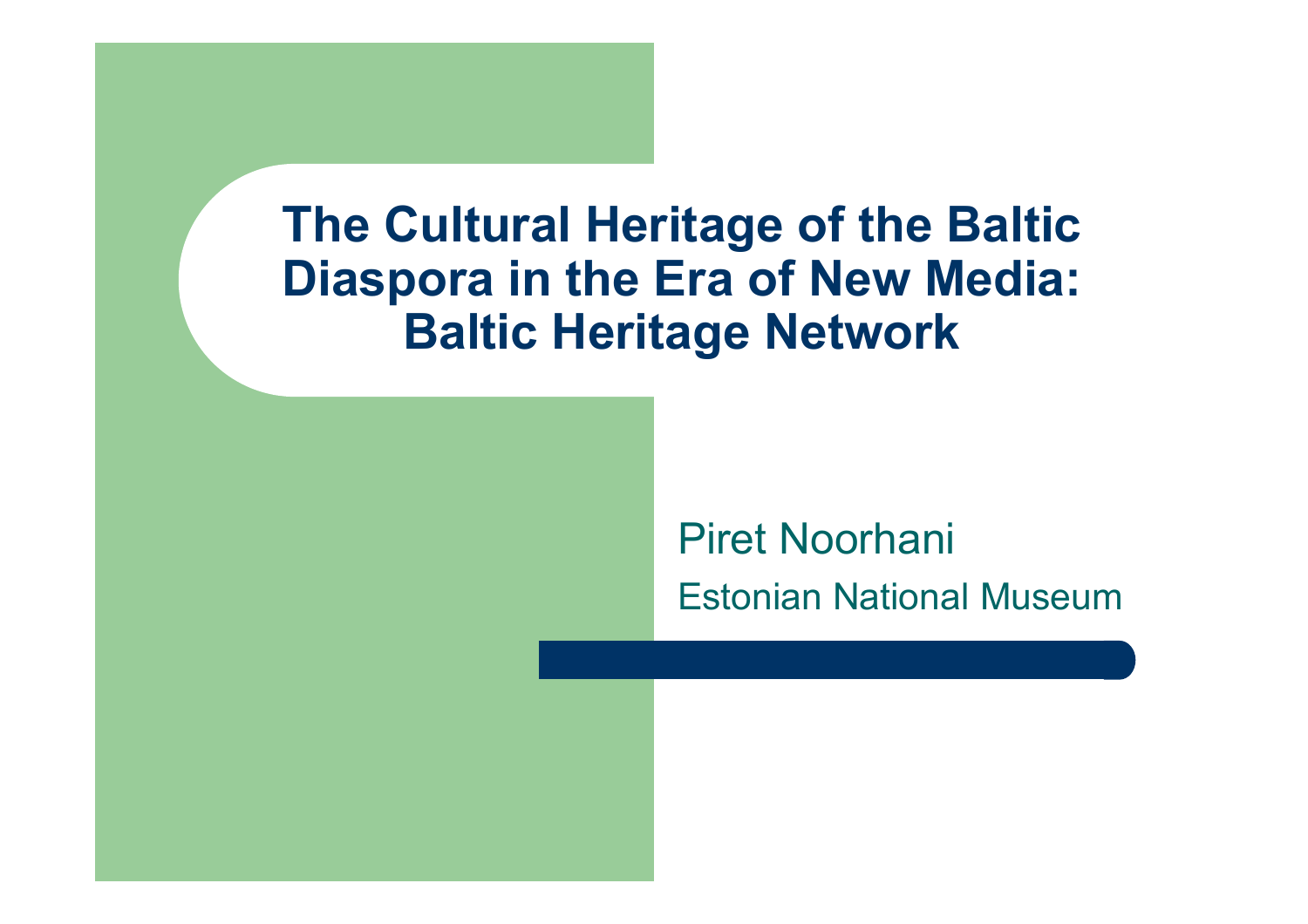

Jakob Hurt (1839-1907)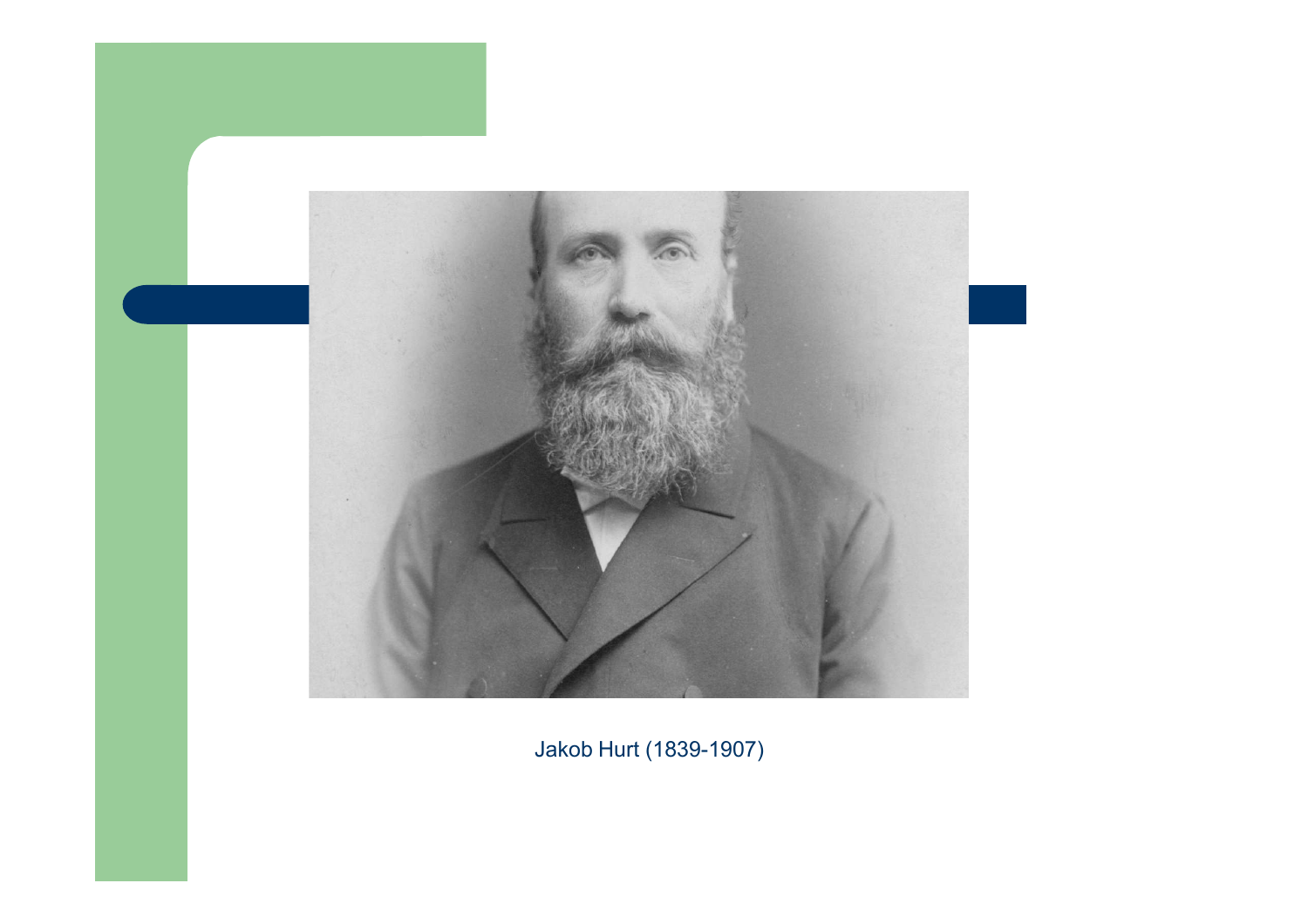#### **Estonian archives abroad:**

Estonian Central Archives in Canada (Toronto) Library and Archives of the Tartu Institute in Toronto Estonian Archives in the US (Lakewood, New Jersey)Estonian Archives in Australia (Sidney)Baltic Archives (Stockholm)

Estonian Archives in Vancouver Estonian Archives in Germany (Köln)Estonian Archives in Sweden (Stockholm)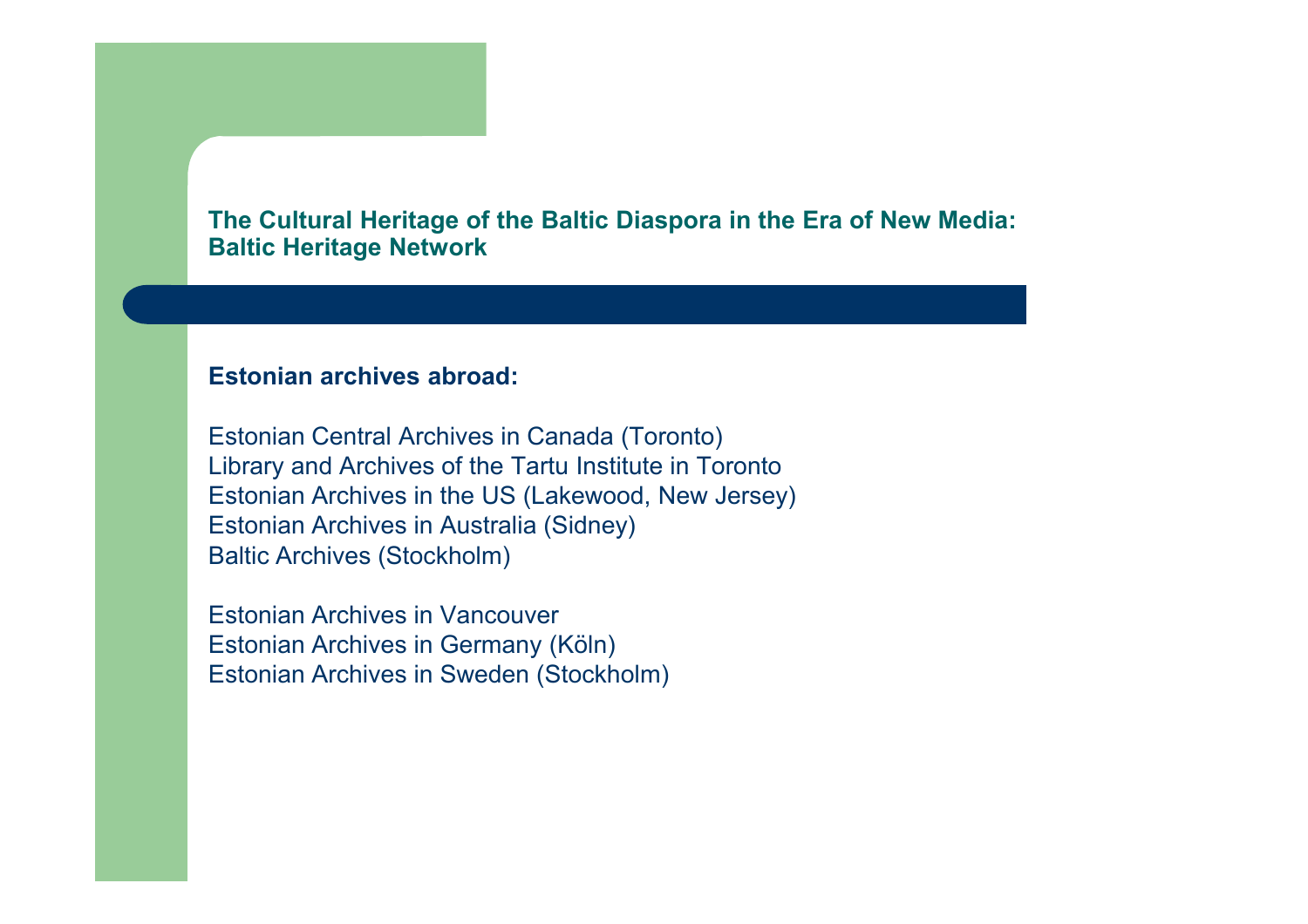#### **The collections of exile cultural heritage in Estonia (archives):**

Estonian Cultural History Archives, Estonian Literary MuseumEstonian Folklore Archives, ELMEstonian State ArchivesHistorical Archives Estonian Filmarchives Department of Rare Books and Manuscripts of the Tartu University Library etc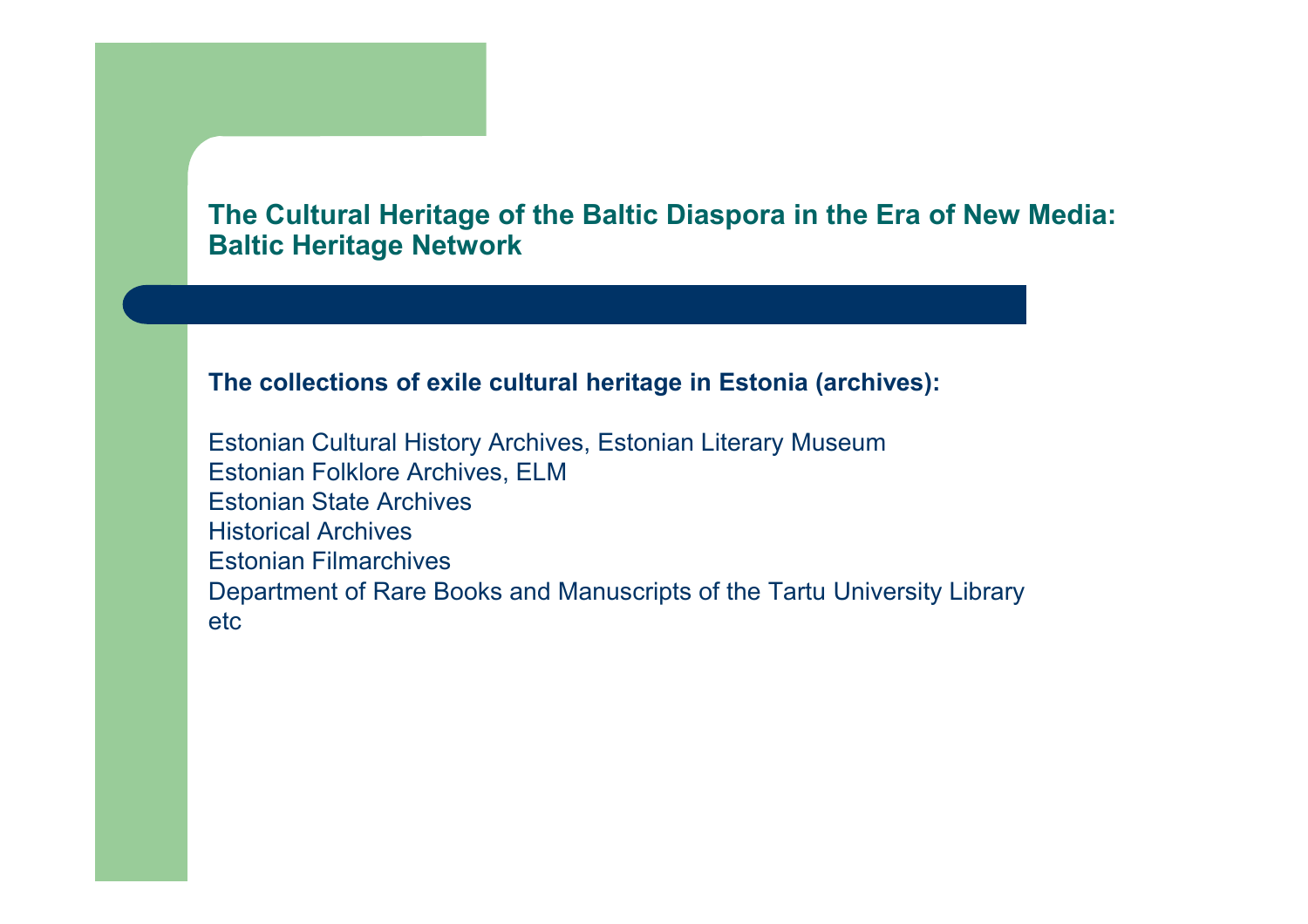**The collections of exile cultural heritage in Estonia (libraries):**

Academic Library of Tallinn UniversityArchival Library of ELMNational Library Võru County Libraryetc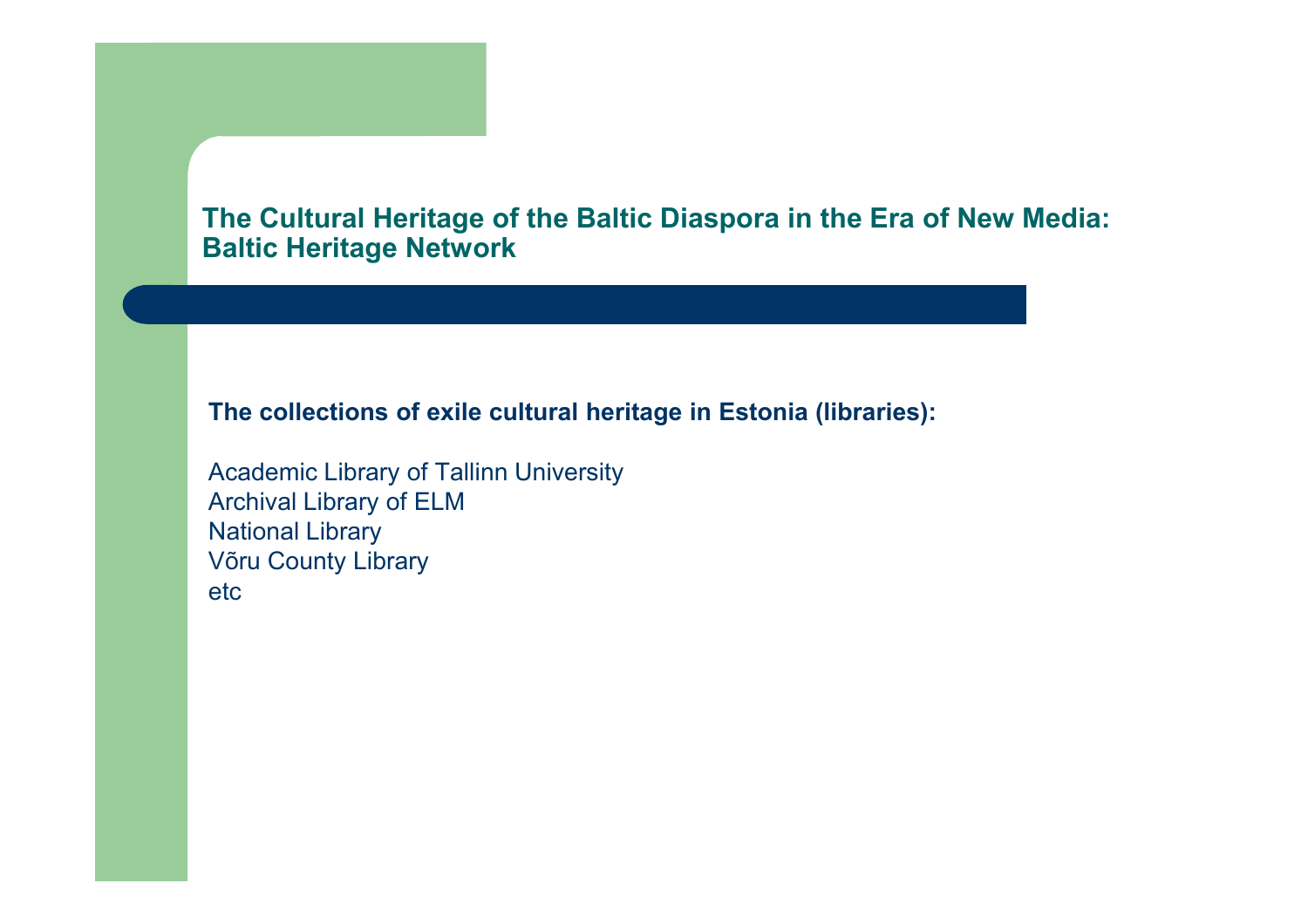**The collections of exile cultural heritage in Estonia (museums):**

Estonian National MuseumEstonian Art Museum Estonian Sports Museum Estonian Museum of Theatre and MusicTartu Art Museumetc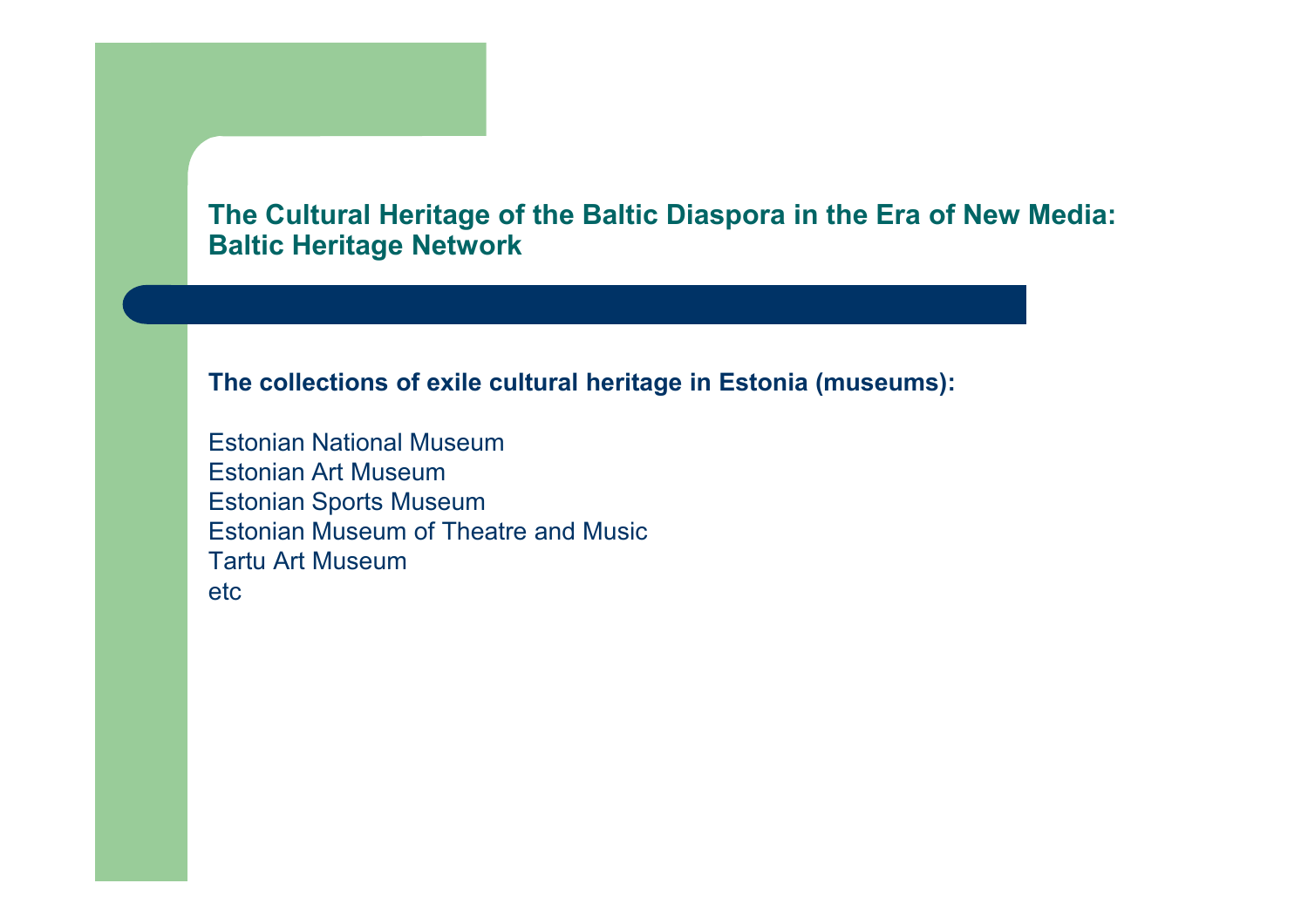#### **Expert team on the Estonian archives abroad (March 2005):**

Estonian Literary MuseumNational Archives Academic Library of Tallinn UniversityEstonian National MuseumTartu University, Centre for Estonian Diaspora Studies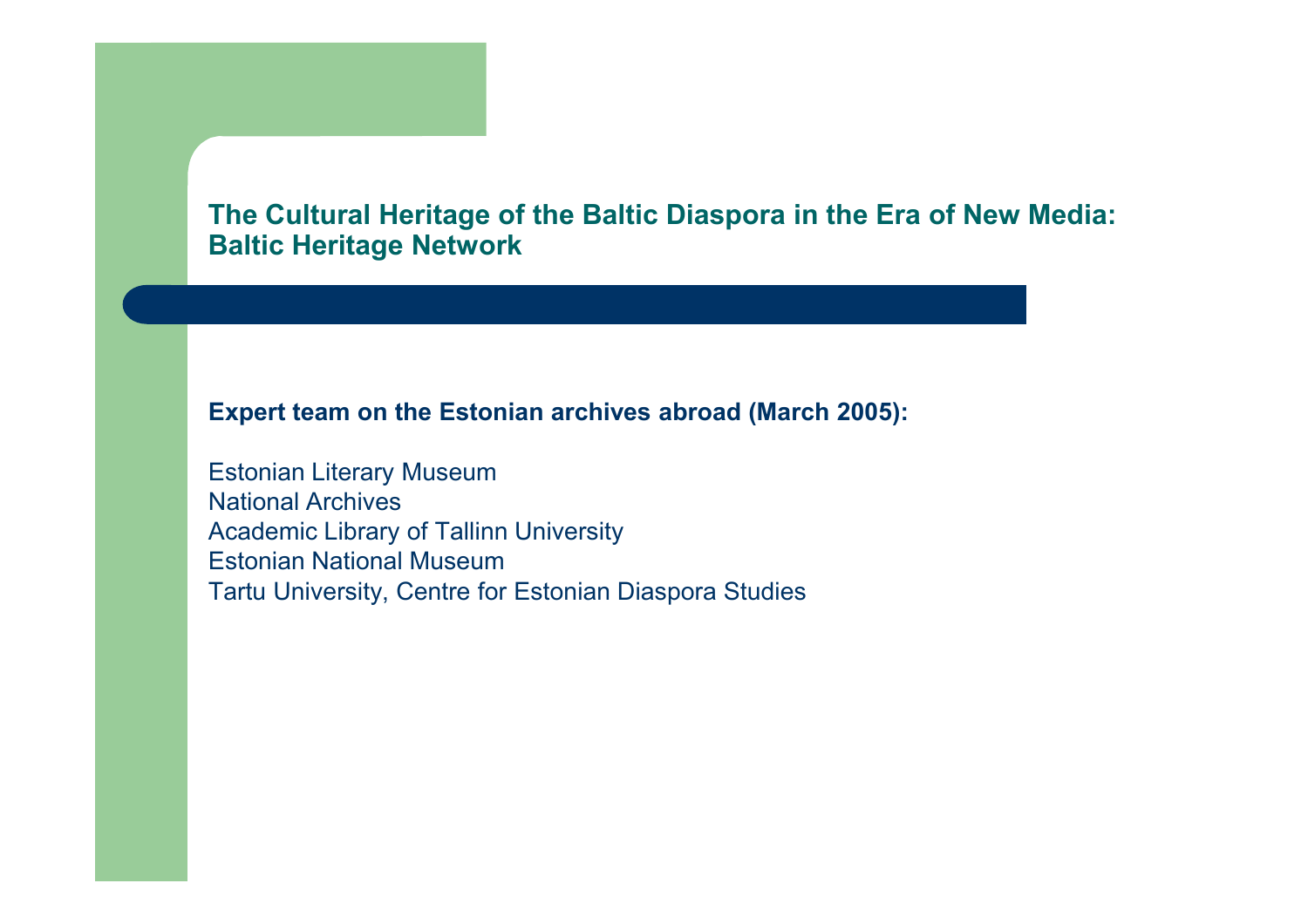

June 27 to July 1, 2006 - **International Conference on the Baltic Archives Abroad** (Estonian Literary Museum, Tartu). 120 participants from 10 countries: Australia, Canada, Finland, Germany, Latvia, Lithuania, Sweden, Russia, the<br>USA and Estonia <u>http://www.kirmus.ee/baltic\_archives\_abroad\_2006</u>

**"International Conference on the Baltic Archives Abroad: Articles and Presentations", Tartu 2007**

http://www.kirmus.ee/baltic\_archives\_abroad\_2006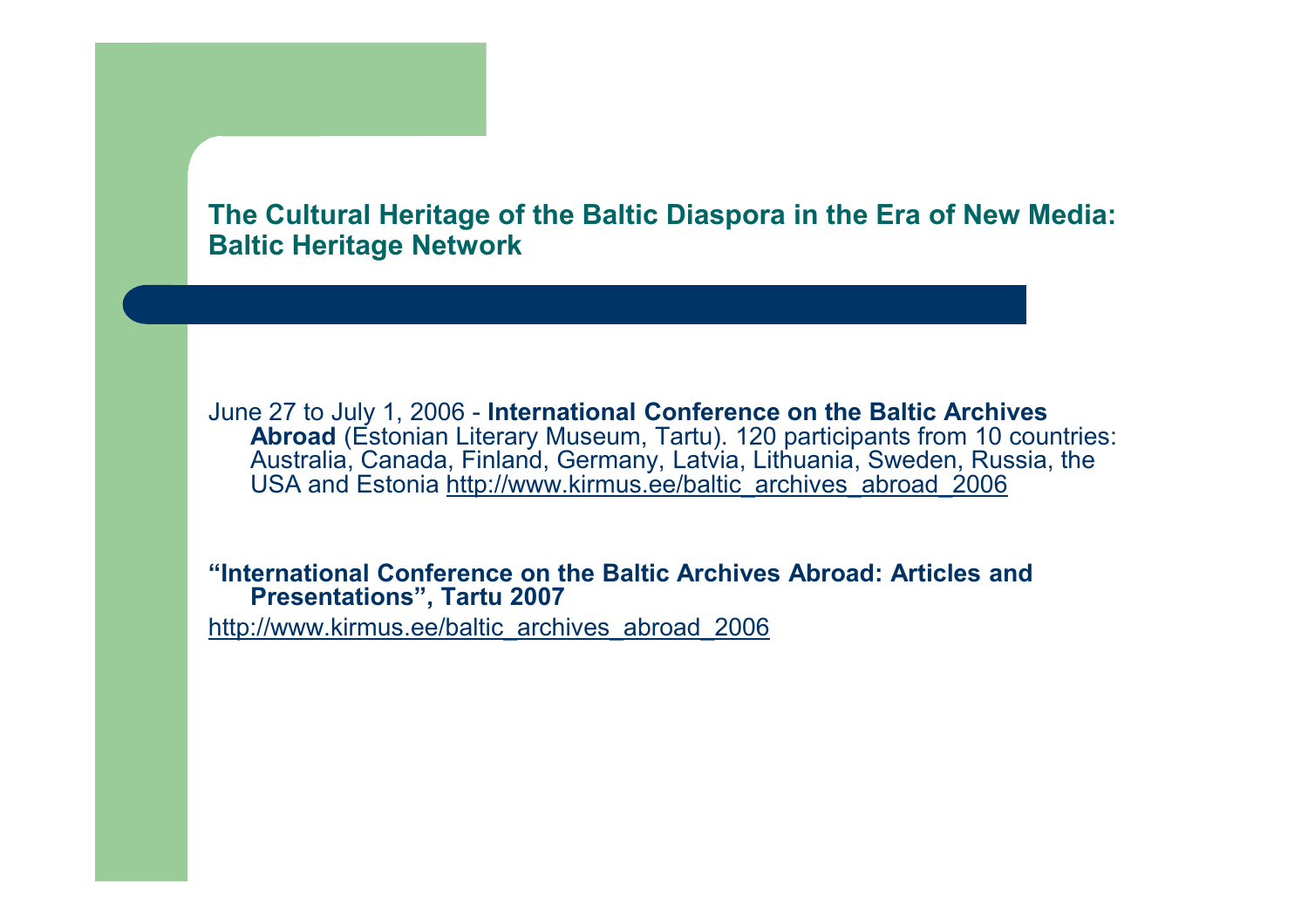#### **NGO Baltic Heritage Network was founded in Tartu on January 11, 2008**

#### **Board:**

Piret Noorhani (President, Estonian National Museum)Gatis Karlsons (Vice-President, Directorate General of Latvian State Archives)Linas Saldukas (Vice-President, Lithuanian Emigration Institute)Karin Kiisk (Secretary, Tartu University)Birgit Kibal (Estonian National Archives)

#### **Audit Panel:**

Tiiu Kravtsev (Chairwomen, Estonian State Archives)Merike Kiipus (Estonian Literary Museum)Anne Valmas (Tallinn University Academic Library)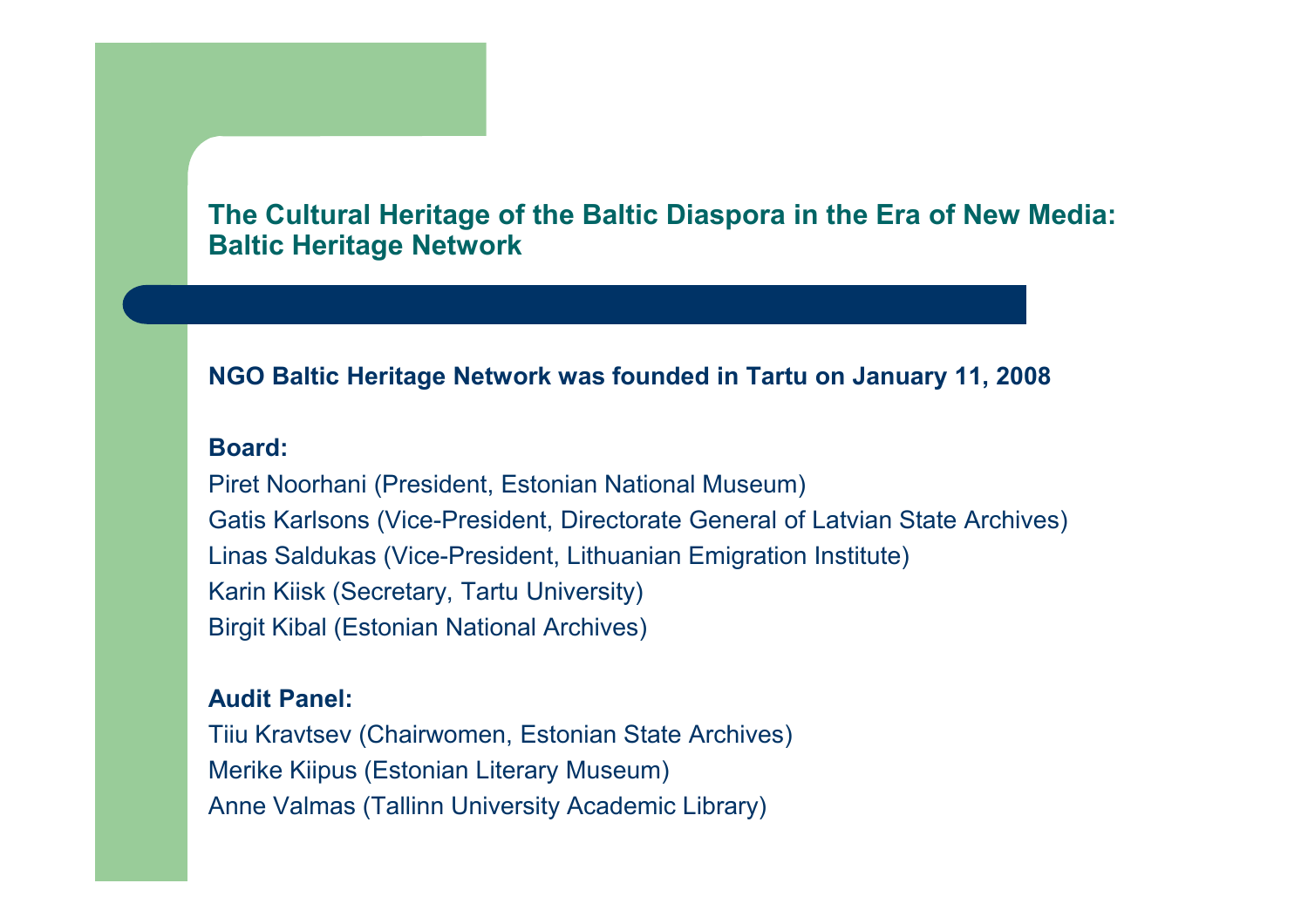**Baltic Heritage Network** is a multilingual electronic gateway to rally information on<br>the graphical callections and qultural beritage of Baltic disenses with the sim of the archival collections and cultural heritage of Baltic diaspora with the aim of ensuring access to relevant information

www.balther.net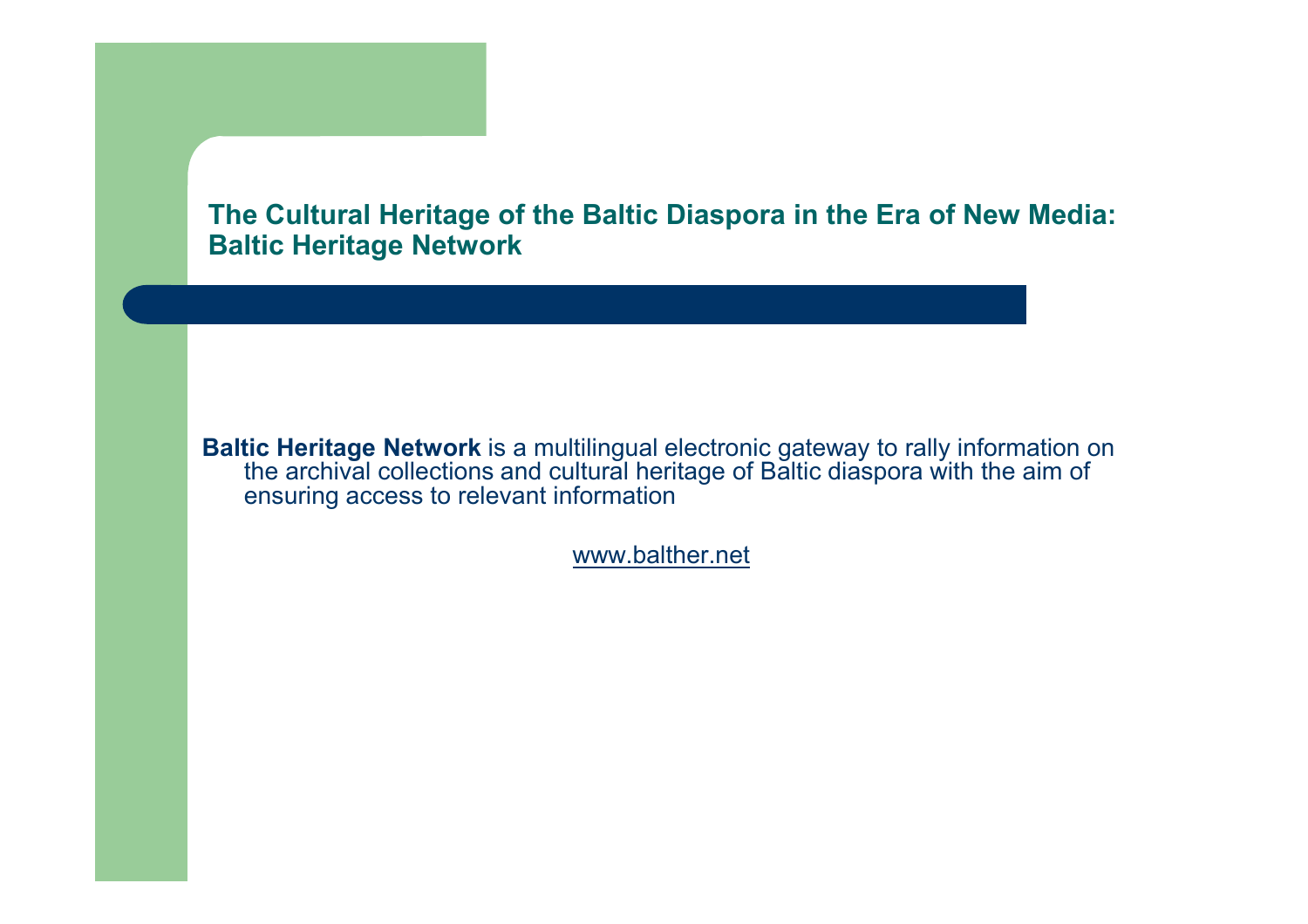#### **New home pages of the Estonian archives abroad:**

Library and Archives of the Tartu Institute in Torontohttp://www.tartuinstitute.ca/

Estonian Archives in Vancouverhttp://eav-bcca.balther.net/

Estonian Archives in the UShttp://www.eausa.balther.net/?lang=en

Estonian Archives in Germanyhttp://ea-saksa.balther.net/

Estonian Archives in Swedenhttp://rea.balther.net/?lang=en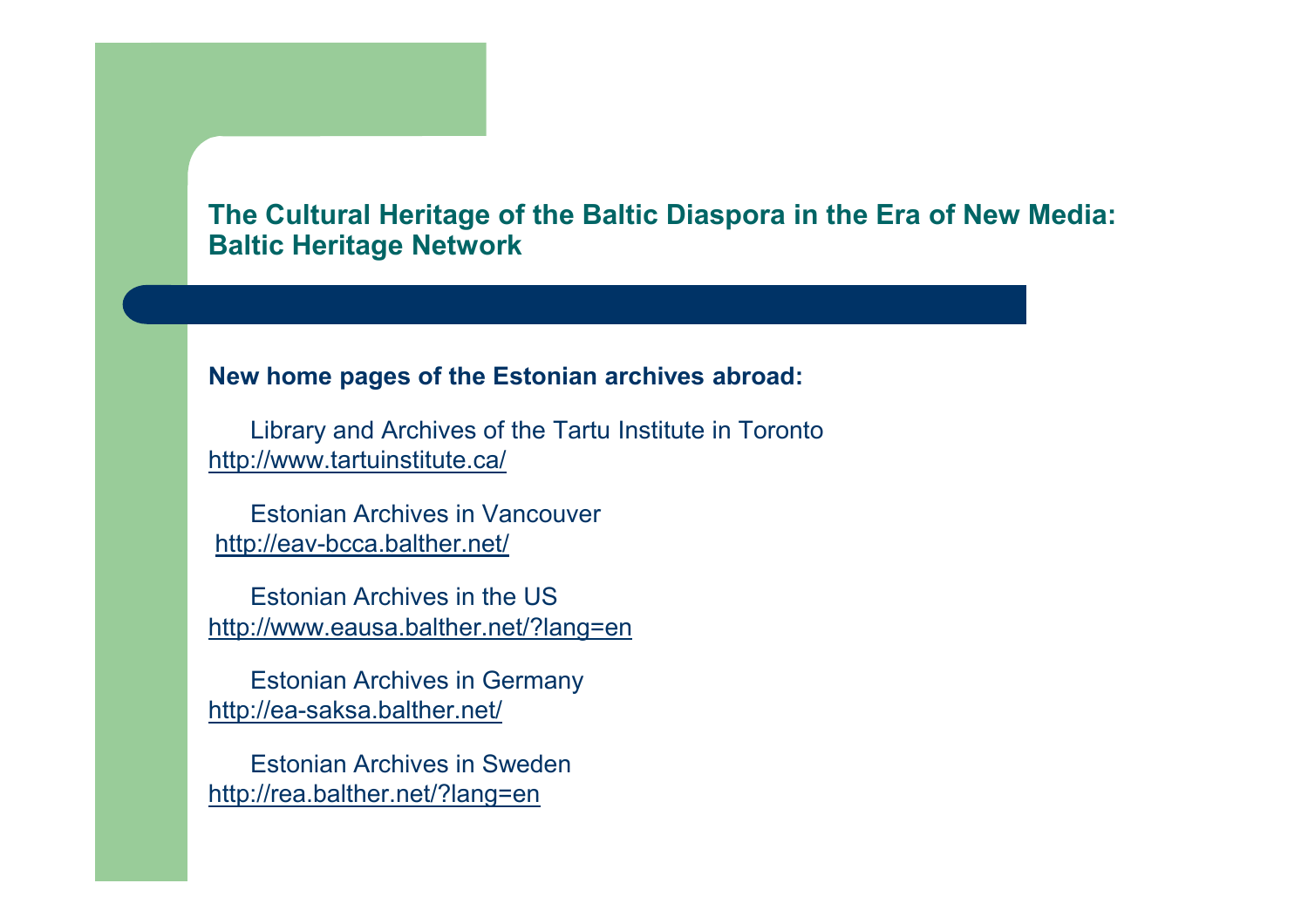#### **Archival work**:

- mapping collections
- collecting information-
- presenting the information at the portal (including editing and translating)-
- collecting work, transportation of archives
- copying archives (in order to make backup copies and/or bring them to Estonia)-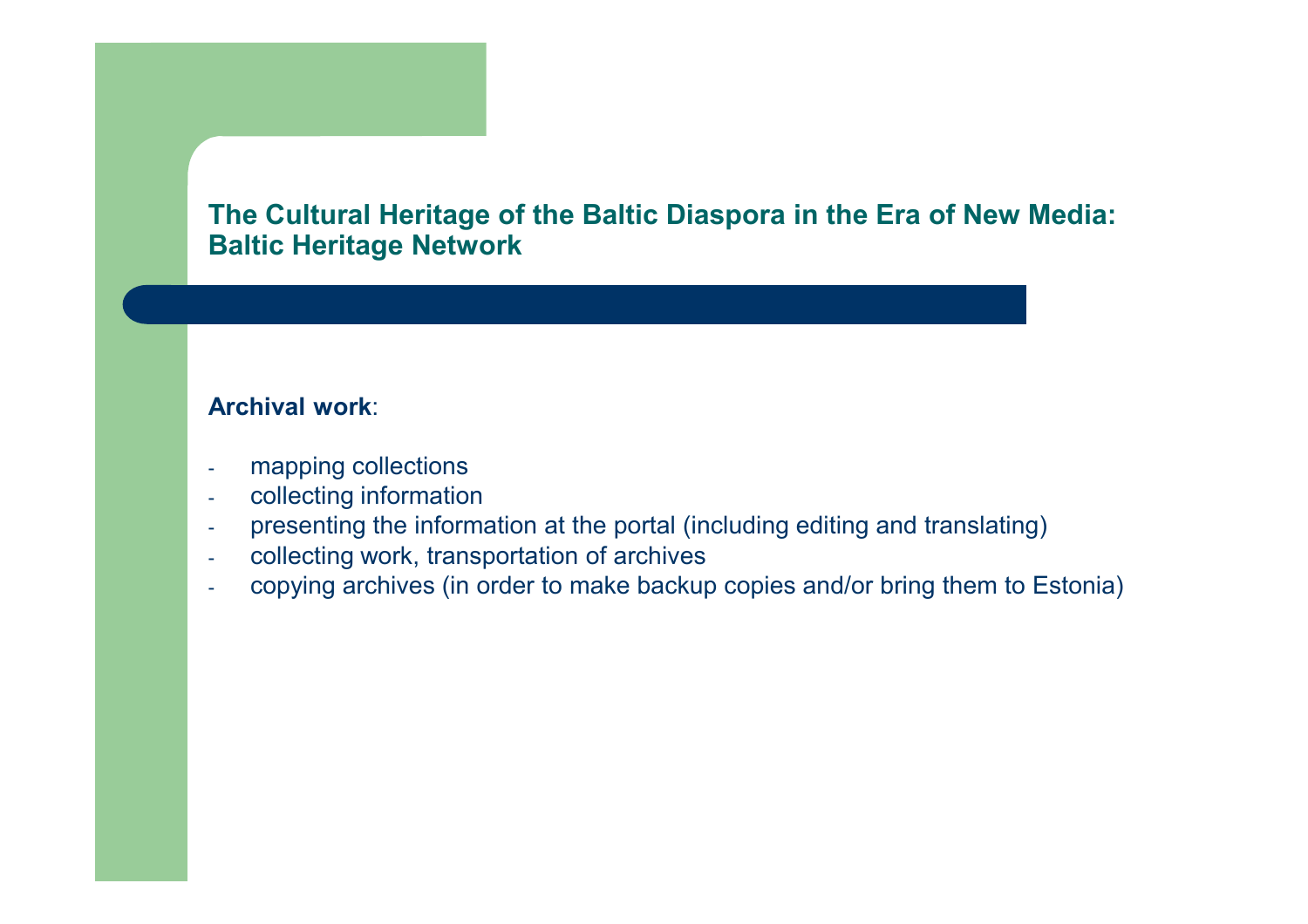#### **Disseminating archival know-how:**

- information days in Estonian communities (Stockholm 2006 and 2007, St. Petersburg 2007, Hamburg 2008, Toronto 2008), in spring 2009 in London and Stockholm (in cooperation with BAAC)
- summer schools for volunteers working in the Estonian archives abroad and other activists of Estonian communities in 2007 and 2008
- publishing archival guidelines
- arranging visits of experts to Estonian communities for consulting (Canada, USA, Sweden, Germany)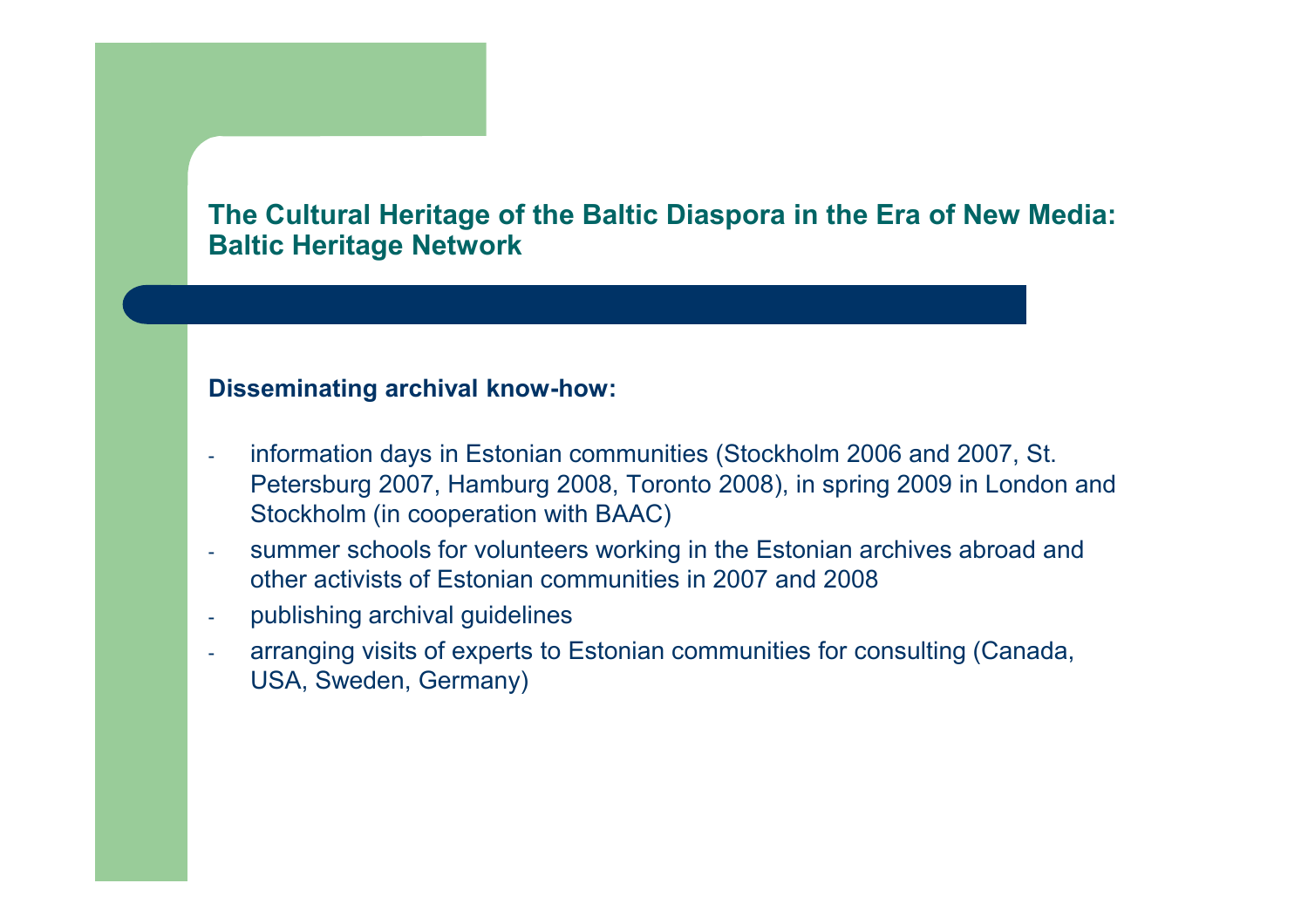#### **Informing the public and initiating academic discussion:**

- presentations at academic and other activities
- publications, exhibitions
- preparations for the BaltHerNet conference in Tartu on July 7-10, 2009.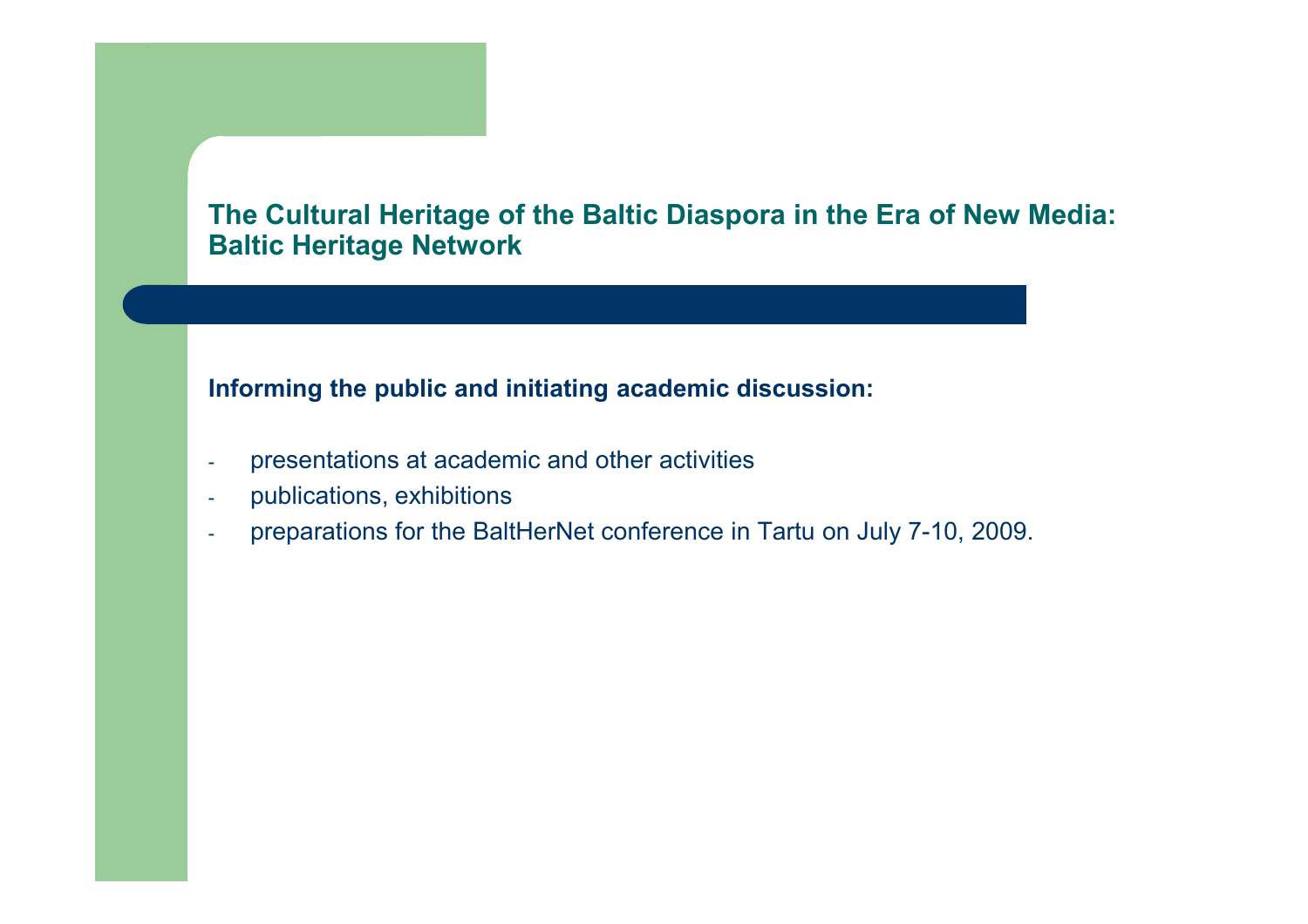#### **Raising finances:**

- the main sponsor is the Compatriot Program (financial support for activities in 2007 and 2008)
- consulting the projects of diaspora communities
- new project applications to the Nordic Council of Ministries and the Nordic -Cultur Fond in the autumn and winter of 2008/2009